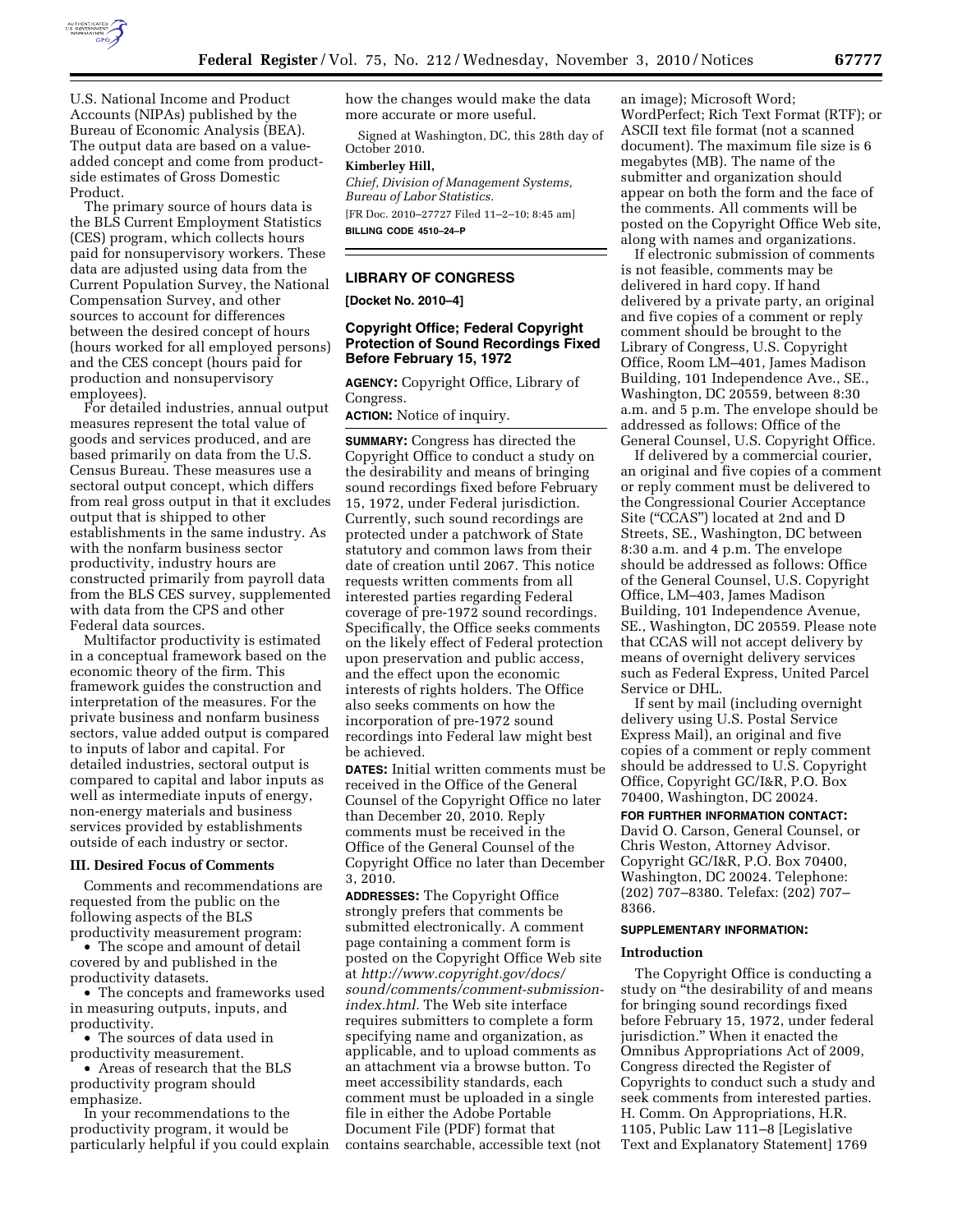(Comm. Print 2009). With this notice, the Copyright Office explains the background to the study and seeks public comment on whether pre-1972 sound recordings should be brought within the Federal copyright statute. The Office also poses a number of questions on specific topics relevant to the overall inquiry.

# **Background**

Sound recordings are ''works that result from the fixation of a series of musical, spoken, or other sounds, but not including the sounds accompanying a motion picture or other audiovisual work, regardless of the nature of the material objects, such as disks, tapes or other phonorecords, in which they are embodied.'' 17 U.S.C. 101. Until 1972, sound recordings were not among the works of authorship protected by the Federal copyright statute; they enjoyed protection only under State law. In 1971, Congress passed the Sound Recording Amendment, which provided that sound recordings first fixed on or after February 15, 1972, would be eligible for protection under Federal copyright law. Sound recordings first fixed prior to that date (pre-1972 sound recordings) continued to be protected under State law.

In 1976, when Congress passed the Copyright Revision Act, it created a unitary system of copyright, by bringing unpublished works (until then protected by State law) under the Federal copyright law, and preempting all State laws that provided rights equivalent to copyright. 17 U.S.C. 301(a). However, it explicitly excluded State laws concerning pre-1972 sound recordings from the general preemption provision, allowing those laws to continue in effect until 2047. 17 U.S.C. 301(c). That date was later extended by the Copyright Term Extension Act (CTEA) until 2067. Public Law 105–298, 112 Stat. 2827 (1998). On February 15, 2067, all State law protection for pre-1972 sound recordings will be preempted by Federal law and will effectively cease.

Thus, there are currently two primary regimes of protection for sound recordings: State law protects pre-1972 recordings, and Federal copyright law protects sound recordings of U.S. origin first fixed on or after February 15, 1972.

Federal law also protects pre-1972 sound recordings of foreign origin that were eligible for copyright restoration under the Uruguay Round Agreements Act (URAA). Public Law 103–465, 108 Stat. 4809, 4973 (1994). This legislation, passed in 1994 in order to implement U.S. obligations under the TRIPS (''Trade Related Aspects of Intellectual Property") Agreement, "restored"

copyright protection to certain works of foreign origin that were in the public domain in the United States on the effective date, which for most works was January 1, 1996. Because most other countries provide a 50-year term of protection for sound recordings, generally only those foreign sound recordings fixed in 1946 and after were eligible for restoration under the URAA.

One consequence of the continued protection under State law of pre-1972 sound recordings is that there are virtually no sound recordings in the public domain in the United States. Pre-1972 sound recordings, no matter how old, can have State law protection until 2067, so that some sound recordings will conceivably be protected for more than 170 years. Even pre-1972 foreign sound recordings that were ineligible for copyright restoration because their term of protection had expired in their home countries are eligible for State law protection, at least in New York. *See Capitol Records, Inc.* v. *Naxos of America, Inc.,* 830 N.E.2d 250 (N.Y. 2005). Those sound recordings that do have Federal copyright protection will not enter the public domain for many years. For example, sound recordings copyrighted in 1972 will not enter the public domain until the end of 2067.

State law protection for pre-1972 sound recordings is provided by a patchwork of criminal laws, civil statutes and common law. Almost all States have criminal laws that prohibit duplication and sale of recordings done knowingly and willfully with the intent to sell or profit commercially from the copies. Most States also have some form of civil protection, sometimes under the rubric of "common law copyright," sometimes under "misappropriation" or ''unfair competition,'' and sometimes under "right of publicity." Occasionally these forms of protection are referred to collectively as ''common law copyright'' or ''common law protection,'' but in fact not all civil protection for sound recordings is common law—some States have statutes that relate to unauthorized use of pre-1972 sound recordings—and a true "common law copyright" claim differs from a claim grounded in unfair competition or right of publicity. In *Capitol Records, Inc.* v. *Naxos of America, Inc.,* the New York Court of Appeals (the highest court of the State) explained that a common law copyright claim in New York ''consists of two elements: (1) The existence of a valid copyright; and (2) unauthorized reproduction of the work protected by copyright.'' *Id.* at 563. It went on to state that ''[c]opyright law is distinguishable from unfair competition, which in addition to unauthorized copying and

distribution requires competition in the marketplace or similar actions designed for commercial benefit.'' *Id.* 

The scope of civil protection varies from State to State, and even within a State there is often uncertainty because there are few court decisions that have defined the scope of the rights and the existence and scope of exceptions. What is permissible in one State may not be in another. This uncertainty is compounded by the unsettled state of the law concerning the activities that subject an entity to a State's jurisdiction.

In general, Federal law is better defined, both as to the rights and the exceptions, and more consistent than State law. In some respects Federal law provides stronger protection. For example, owners of copyrighted works who timely register are eligible for statutory damages and attorneys fees. 17 U.S.C. 412, 504, and 505. In addition, copyright-protected sound recordings are eligible for protection under 17 U.S.C. 1201, which prohibits circumvention of technological protection that protects access to a copyrighted work. At the same time Federal law provides a more consistent and well-articulated set of exceptions. While some States include exceptions in their laws protecting sound recordings, the Federal "fair use" and library and archives exceptions—17 U.S.C. 107 and 108, respectively—are likely much more robust and effective in providing safety valves for the unauthorized but socially valuable use of copyrighted works.

# **The Copyright Office Study**

Faced with the uncertain patchwork of State laws that cover pre-1972 recordings, libraries, archives and educational institutions have voiced serious concerns about their legal ability to preserve pre-1972 recordings, and provide access to them to researchers and scholars.1 A 2005 study concluded that copyright owners had, on average, made available on CD only 14 percent of the sound recordings they control that were released from 1890 through 1964.2 Reissues of recordings from before World War II are particularly scarce. While the statistics and conclusions from that report are now five years old, the Copyright Office knows of no reason to believe that the

<sup>1</sup>*See generally* Rob Bamberger and Sam Brylawski, National Recording Preservation Board, The State of Recorded Sound Preservation in the United States: A National Legacy At Risk in the Digital Age (2010).

<sup>2</sup>Tim Brooks, National Recording Preservation Board, Survey of Reissues of U.S. Recordings 7 (2005). For more recent years in that period, the percentage of recordings that were available reached 33 percent.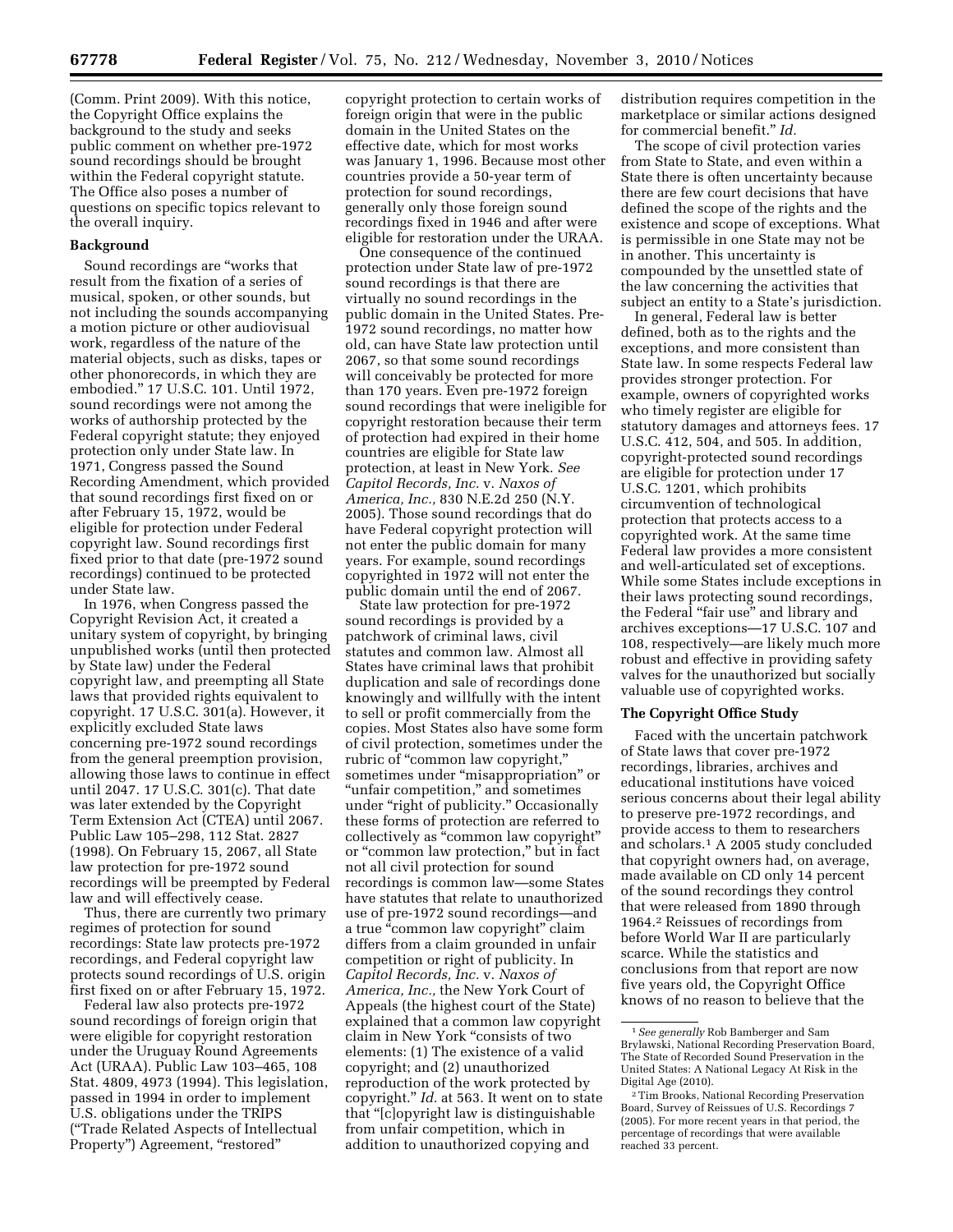situation has changed significantly since that time.

Copies of many recordings from these eras reside in libraries and archives. Their custodians, however, are concerned that without the certainty of Federal copyright exceptions, the reproduction and distribution activities necessary to preserve and provide access to these recordings will lack clear legal bases. As a result, some have urged that consideration be given to bringing pre-1972 sound recordings under Federal copyright law, so that users have to contend with only a single set of laws.

When it directed the Register of Copyrights to conduct a study on the desirability of and means for bringing sound recordings fixed before February 15, 1972 under Federal jurisdiction, Congress specifically stated:

The study is to cover the effect of federal coverage on the preservation of such sound recordings, the effect on public access to those recordings, and the economic impact of federal coverage on rights holders. The study is also to examine the means for accomplishing such coverage.

H.R. 1105, Public Law 111–8 [Legislative Text and Explanatory Statement] 1769. As part of the study, the Register is to provide an opportunity for interested parties to submit comments. The Register's report to Congress on the results of the study is to include any recommendations that the Register considers appropriate.

The body of pre-1972 sound recordings is vast. Commercially released ''popular'' recordings come most readily to mind—from Rudy Vallee to Frank Sinatra and Ella Fitzgerald to the Beatles and the Rolling Stones. But pre-1972 commercial recordings encompass a wide range of genres: ragtime and jazz, rhythm and blues, gospel, country and folk music, classical recordings, spoken word recordings and many others. There are, in addition, many unpublished recordings such as journalists' tapes, oral histories, and ethnographic and folklore recordings. There are also recordings of old radio broadcasts, which were publicly disseminated by virtue of the broadcast, but in many cases are technically unpublished under the standards of the U.S. Copyright Act.

The Copyright Office requests that parties with an interest in the question of whether to protect pre-1972 sound recordings as part of the Federal copyright statute submit their comments on the issue and, in those comments, respond to the specific questions below. A party need only address those issues on which it has information or views,

but the Office asks that all answers be as comprehensive as possible.

### **Specific Questions**

## **Preservation of and Access to Pre-1972 Sound Recordings**

The following questions are meant to elicit information about how Federal protection of pre-1972 sound recordings will affect preservation and public access.

### *Preservation*

1. Do libraries and archives, which are beneficiaries of the limitations on exclusive rights in section 108 of the Copyright Act, currently treat pre-1972 sound recordings differently from those first fixed in 1972 or later (''copyrighted sound recordings'') for purposes of preservation activities? Do educational institutions, museums, and other cultural institutions that are not beneficiaries of section 108 treat pre-1972 sound recordings any differently for these purposes?

2. Would bringing pre-1972 sound recordings under Federal law—without amending the current exceptions—affect preservation efforts with respect to those recordings? Would it improve the ability of libraries and archives to preserve these works; and if so, in what way? Would it improve the ability of educational institutions, museums, and other cultural institutions to preserve these works?

#### *Access*

3. Do libraries and archives currently treat pre-1972 sound recordings differently from copyrighted sound recordings for purposes of providing access to those works? Do educational institutions, museums, and other cultural institutions treat them any differently?

4. Would bringing pre-1972 sound recordings under Federal law—without amending the current exceptions—affect the ability of such institutions to provide access to those recordings? Would it improve the ability of libraries and archives to make these works available to researchers and scholars; and if so, in what way? What about educational institutions, museums, and other cultural institutions?

5. Currently one group of pre-1972 recordings does have Federal copyright protection—those of foreign origin whose copyrights were restored by law. (*See* the discussion of the URAA above.) In order to be eligible for restoration, works have to meet several conditions, including: (1) They cannot be in the public domain in their home country through expiration of the term of protection on the date of restoration; (2)

they have to be in the public domain in the United States due to noncompliance with formalities, lack of subject matter protection (as was the case for sound recordings) or lack of national eligibility; and (3) they have to meet national eligibility standards, *i.e.,* the work has to be of foreign origin. 17 U.S.C. 104A(h)(6). In determining whether a work was in the public domain in its home country at the time it became eligible for restoration, one has to know the term of protection in that country; in most countries, sound recordings are protected under a ''neighboring rights'' regime which provides a 50-year term of protection. As a result, most foreign sound recordings first fixed prior to 1946 are not eligible for restoration. To be of foreign origin, a work has to have "at least one author or rightholder who was, at the time the work was created, a national or domiciliary of an eligible country, and if published, [must have been] first published in an eligible country and not published in the United States during the 30-day period following publication in such eligible country."  $17 \text{ U.S.C. } 104 \text{A(h)}(6)(\text{D}).$ 

Does the differing protection for this particular group of recordings lead to their broader use? Have you had any experience with trying to identify which pre-1972 sound recordings are (or may be) so protected? Please elaborate.

6. Are pre-1972 sound recordings currently being treated differently from copyrighted sound recordings when use is sought for educational purposes, including use in connection with the distance education exceptions in 17 U.S.C. 110(2)? Would bringing pre-1972 sound recordings under Federal law affect the ability to make these works available for educational purposes; and if so, in what way?

7. Do libraries and archives make published and unpublished recordings available on different terms? What about educational institutions, museums, and other cultural institutions? Are unpublished works protected by State common law copyright treated differently from unpublished works protected by Federal copyright law? Would bringing pre-1972 sound recordings under Federal law affect the ability to provide access to unpublished pre-1972 sound recordings?

#### **Economic Impact**

Likely economic impact is an important consideration in determining whether pre-1972 sound recordings should be brought under Federal law, and how that change might be accomplished. The questions below are intended to elicit information regarding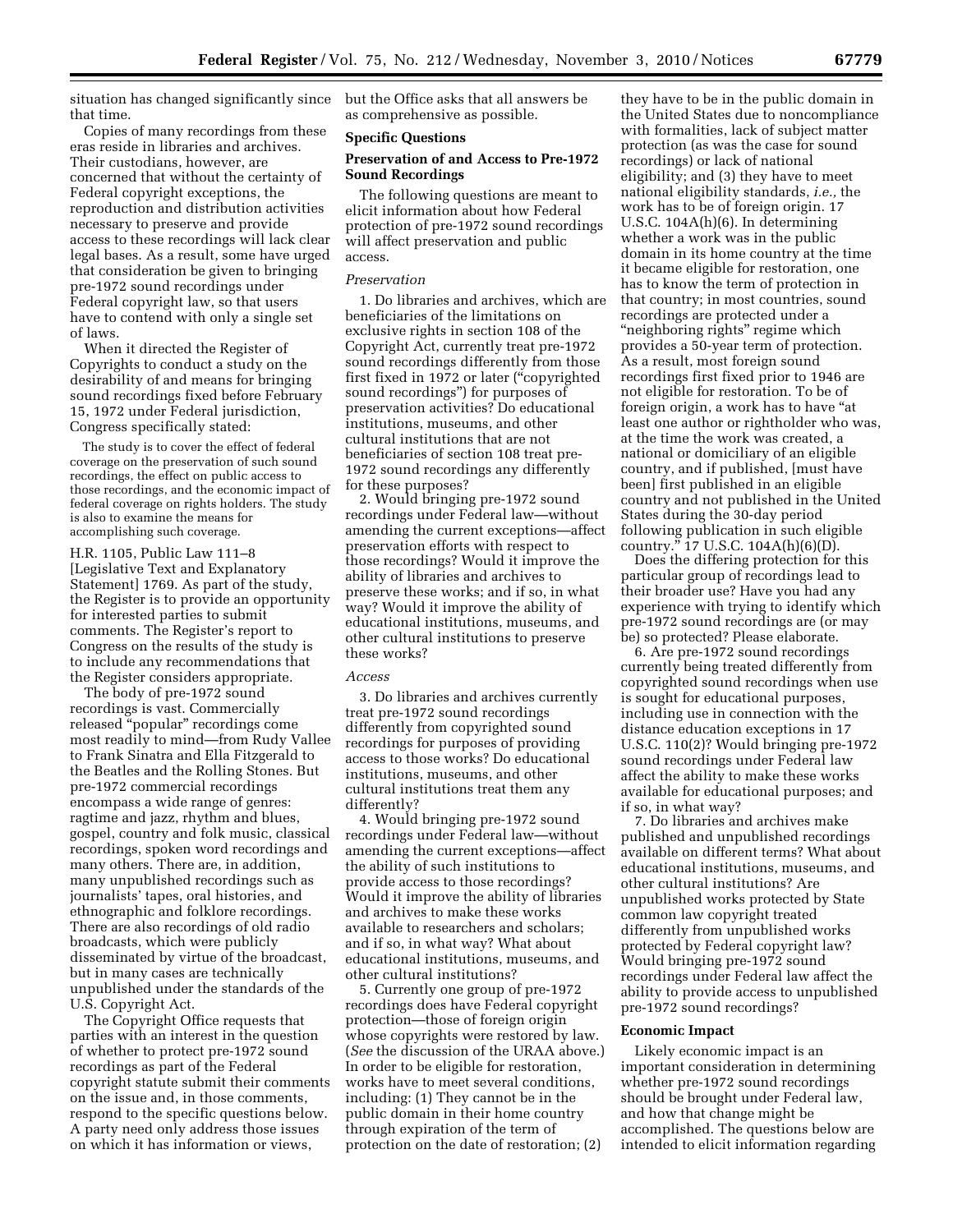what revenue expectations copyright owners have with respect to pre-1972 sound recordings, and how these expectations would be affected by bringing these recordings under Federal protection. These questions are also intended to elicit information concerning the determination of ownership in such recordings.

# *Value of the Recordings*

8. Are there commercially valuable sound recordings first fixed before 1923 (*e.g.,* that would be in the public domain if the ordinary Federal term of protection applied) that would be adversely affected? Please describe these recordings, including whether or not they are currently under commercial exploitation (and if not, why not) and elaborate on the nature and extent of their commercial value.

9. Are there commercially valuable sound recordings first fixed from 1923– 1940 that would be adversely affected? Please describe these recordings, including whether or not they are currently under commercial exploitation (and if not, why not) and elaborate on the nature and extent of their commercial value.

10. With regard to commercial recordings first fixed after 1940: What is the likely commercial impact of bringing these works under Federal copyright law?

11. Would there be any negative economic impact of such a change, *e.g.,*  in the scope of rights, or the certainty and enforceability of protection?

12. Would there be any positive economic impact of such a change, *e.g.,*  in the scope of rights, or the certainty and enforceability of protection?

13. What would be the economic impact of bringing pre-1972 sound recordings into the section 114 statutory licensing mechanism applicable to certain digital transmissions of sound recordings? Would there be other advantages or disadvantages in bringing pre-1972 sound recordings within the scope of the section 114 statutory license?

14. Does the uncertainty of different regimes under State law make it less practical for rights holders to bring suit under State law? Are you aware of any infringement suits concerning pre-1972 sound recordings brought in the past 10 years?

15. Would business arrangements concerning sampling of sound recordings be affected by bringing pre-1972 recordings under Federal law; and if so, how would they be affected? Are pre-1972 sound recordings currently treated differently with respect to sampling?

# *Ownership of Rights in the Recordings*

It is worthwhile to explore State law principles applicable to authorship and ownership of rights in sound recordings to determine whether there would be any tension with Federal copyright law principles.

16. Under Federal law the owner of the sound recording will generally be, in the first instance, the performer(s) whose performance is recorded, the producer of the recording, or both. Do State laws attribute ownership differently? If so, might that lead to complications?

17. Under Federal law, some copyrighted sound recordings qualify as works made for hire, either because (1) they are works prepared by employees in the scope of their employment, or (2) they were specially ordered or commissioned, if the parties agree in writing that the works will be works made for hire, and the works fall within one of nine specific categories of works eligible to be commissioned works made for hire. 17 U.S.C. 101.3 If a work qualifies as a work made for hire, it is the employer or commissioning party who is the legal author and initial rights holder, rather than the individual creator of the work. Prior to the January 1, 1978, the courts recognized the work for hire doctrine with respect to works created by employees in the course of their employment, and particularly from the mid-1960s on, they recognized commissioned works made for hire, under such standards as whether the work was created at the hiring party's ''instance and expense'' or whether the hiring party had the "right to control" or exercised ''actual control'' over the creation of the work.

To what extent does State law recognize the work made for hire doctrine with respect to sound recordings? To what extent does State law recognize commissioned works for hire, and under what standard? Have State laws in this respect changed over time? Is there any likelihood that, if Federal standards were applied, ownership of pre-1972 sound recordings would be attributed differently? Is there any reason to believe that, if pre-1972 sound recordings were to become protected under Federal copyright law, their ownership would then become subject to Federal work-made-for-hire standards?

18. Under Federal copyright law, ownership of rights is distinct from ownership of the material object in which the copyrighted work is embodied. Transferring ownership of such an object, including the "original," *i.e.,* the copy or phonorecord in which the copyrighted work was first fixed, does not convey rights in the copyright. 17 U.S.C. 202. A transfer of copyright ownership must be made in a writing signed by the owner of the rights or her authorized agent. *Id.* 204.

Some State laws provide (or for a period of time provided) that transferring the original copy of a work could operate as a transfer of copyright ownership, unless the rights holder specifically reserved the copyright rights. To what extent have these State law principles been applied with respect to "master recordings"? How if at all would they affect who would own the Federal statutory rights, if pre-1972 sound recordings were brought under Federal law?

19. If pre-1972 sound recordings were to be given protection under the Federal copyright statute, how would or should copyright ownership of such recordings be determined? Has the issue arisen with respect to pre-1978 unpublished works that received Federal statutory copyrights when the Copyright Act of 1976 came into effect?

20. What other considerations are relevant in assessing the economic impact of bringing pre-1972 sound recordings under Federal protection?

# **Term of Protection and Related Constitutional Considerations**

### *Term of Protection*

21. If pre-1972 sound recordings are brought under Federal copyright law, should the basic term of protection be the same as for other works—*i.e.,* for the life of the author plus 70 years or, in the case of anonymous and pseudonymous works and works made for hire, for a term of 95 years from the year of its first publication, or a term of 120 years from the year of its creation, whichever expires first? Can different treatment for pre-1972 sound recordings be justified?

22. Currently, States are permitted to protect pre-1972 sound recordings until February 15, 2067. If these recordings were incorporated into Federal copyright law and the ordinary statutory terms applied, then all works fixed prior to 1923 would immediately go into the public domain. Most pre-1972 sound recordings, including all published, commercial recordings, would experience a shorter term of protection. However, as the date of the recording approaches 1972, the terms under

<sup>3</sup>The types of works that can qualify as commissioned works for hire include: A contribution to a collective work, a part of a motion picture or other audiovisual work, a translation, a supplementary work, a compilation, an instructional text, a test, answer material for a test, or an atlas. 17 U.S.C. 101(2).